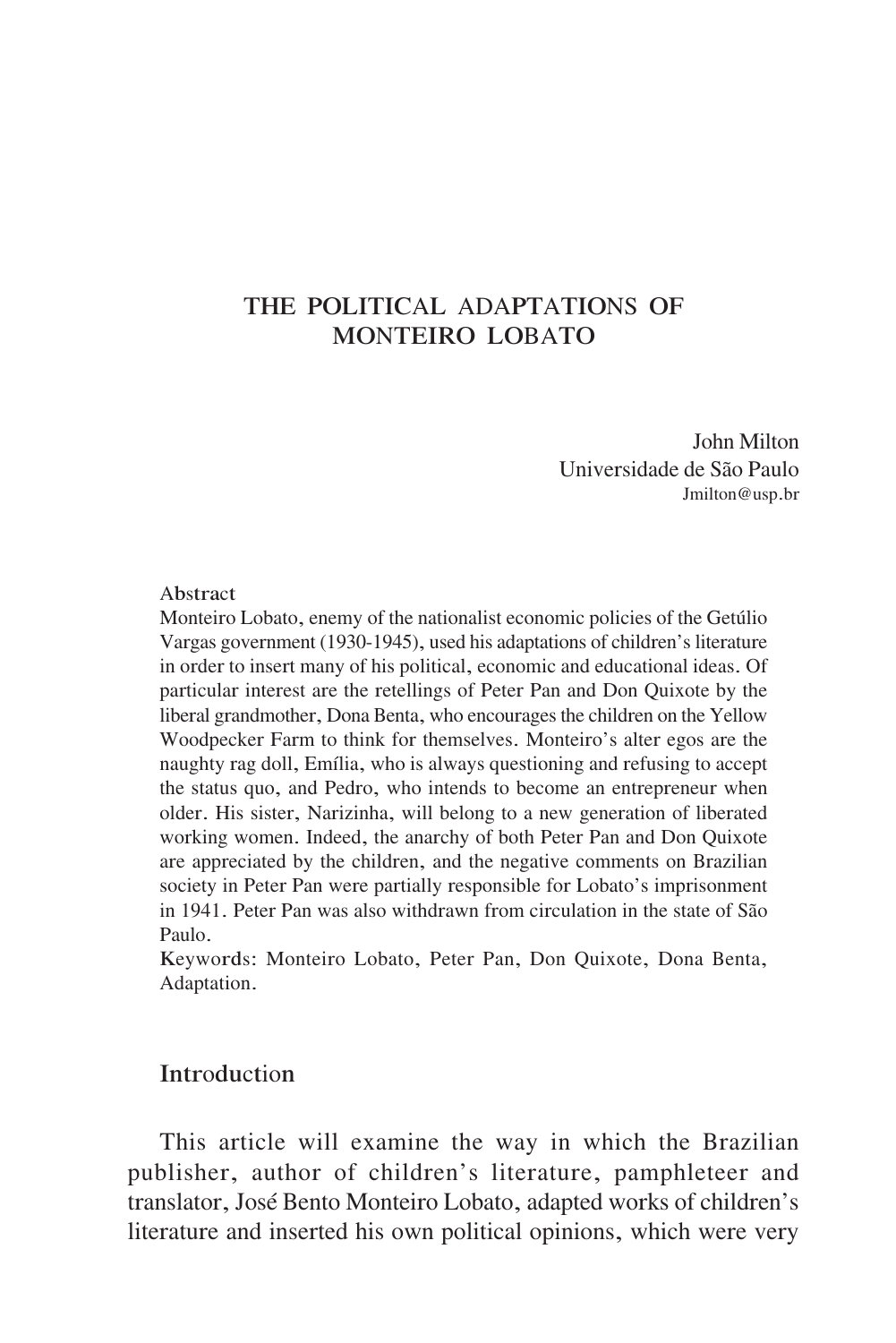much against the nationalist and protectionist policies of Brazilian dictator Getúlio Vargas, during Vargas' first period in office, from 1930 to 1945.

# Monteiro Lobato - "A Nation is made by men and books "

Lobato is the key figure in the development of the Brazilian book industry, firstly at Monteiro Lobato e Cia., and then at Companhia Editora <sup>N</sup>acional. He was the first publisher in Brazil to attempt to develop a mass market for books and to develop the book industry as a consumer industry. <sup>U</sup>ntil Lobato, most publishing was in the hands of Portuguese or French-owned companies, and the target market was very much that of the Francophile middle-class elite.

Lobato's initial success was with *Urupês* (1918), stories about rural life inspired by his experience as a farm owner near São Paulo, in which he introduced Jeca Tatu, the indolent yokel who represented rural backwardness and ignorance. This was followed by his first collection of children's stories, <sup>A</sup> <sup>M</sup>enin<sup>a</sup> do <sup>N</sup>arizinho <sup>A</sup>rrebitado [The <sup>G</sup>ir<sup>l</sup> <sup>w</sup>it<sup>h</sup> <sup>t</sup>he <sup>L</sup>ittl<sup>e</sup> <sup>T</sup>u<sup>r</sup>ned-up <sup>N</sup>ose] (1921), in which he introduced his cast of children and dolls at the Sítio do Picapau Amarelo [Yellow Woodpecker Farm]. The success of both books was phenomenal and in many ways started the book industry in Brazil. <sup>U</sup>rupê<sup>s</sup> went into five editions, and the first edition of <sup>N</sup>arizinho sold 50,500 copies, 30,000 of which were distributed to schools in the state of São Paulo. By 1920 more than half of all the literary works published in Brazil were published by Monteiro Lobato e Cia., and in 1941, 1/4 of all books published in Brazil were produced by Lobato's Companhia Editora <sup>N</sup>acional (Koshiyama 1982:133). Lobato was a major public figure in Brazil from 1918 to 1927 as, in addition to the success of these two books, he wrote a regular column for the influential newspaper <sup>O</sup> <sup>E</sup>stado de <sup>S</sup>ã<sup>o</sup> <sup>P</sup>aul<sup>o</sup> and bought the middle-brow journal, <sup>R</sup>evist<sup>a</sup> do <sup>B</sup>rasil.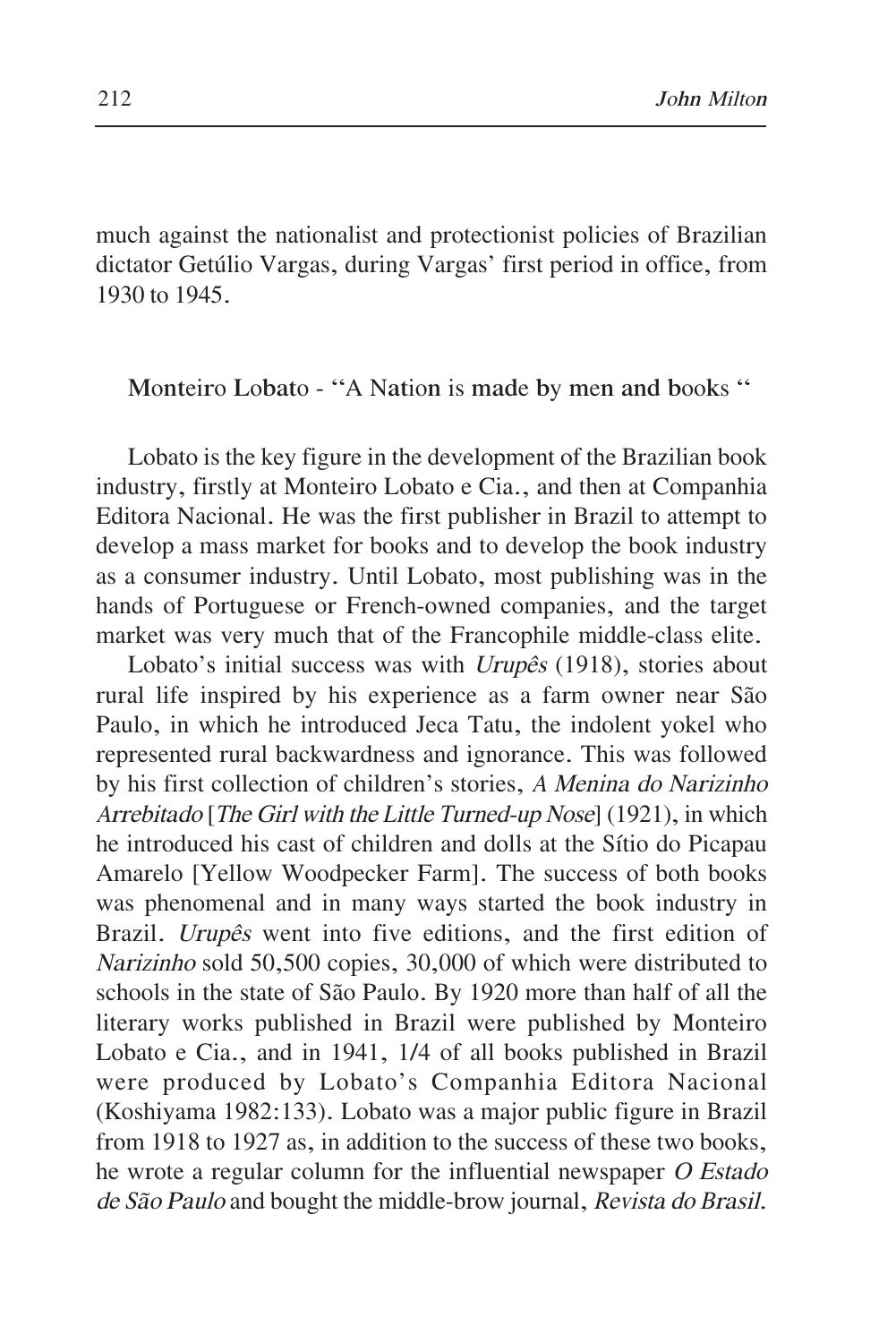Lobato believed that a growing book industry would greatly aid Brazilian development, "Um país se faz com homens e livros" ["A nation is made by men and books"] (Koshiyama 1982:99). People act through knowing the human experience of other people, which is found in the means of communication, especially books, and then acting on it.

But despite this exaltation of the book, Lobato had a hard-headed commercial attitude to selling books, which he saw as commercial objects which could be sold just as other goods were, in a variety of sales points: "livro não é gênero de primeira necessidade... é sobremesa: tem que ser posto embaixo do nariz do freguês, para provocar-lhe a gulodice" ["Books are not staple products... they are desserts: they must be put under the nose of the customer, to excite his gluttony"] (in Koshiyama 1982:72); He managed to increase the sales points for his works from 40, the total number of bookshops in Brazil, to 1,200, including chemists shops and newsstands. He innovated in terms of the visual presentation of the book, and was responsible for much more attractive covers than the dull yellow featureless covers which followed the French fashion.

Lobato stressed the importance that Brazil should give to its own culture. He was always against following the dominant Francophile culture, copying the latest Parisian fashions in art, music and literature. He wanted to open Brazil out to German, Russian, Scandinavian and Anglo-American literatures and translated and adapted such works as <sup>P</sup>ete<sup>r</sup> <sup>P</sup>an, <sup>A</sup>lice <sup>i</sup><sup>n</sup> <sup>W</sup>onderland, <sup>R</sup>obinson <sup>C</sup><sup>r</sup>usoe, <sup>T</sup>o<sup>m</sup> <sup>S</sup><sup>a</sup>wyer, <sup>H</sup>uckleberr<sup>y</sup> <sup>F</sup>inn and <sup>G</sup>ulliver'<sup>s</sup> <sup>T</sup>rav<sup>e</sup>ls. Lobato's Companhia Editora <sup>N</sup>acional, opened in 1925 after the bankruptcy of Monteiro Lobato e Cia., which over-invented in printing presses, also published works by Conan <sup>D</sup>oyle, Eleanor H. Porter, Hemmingway, H. G. Wells, Melville, Jack London, Steinbeck, and Kipling. Thus Lobato helped to initiate a movement towards the importation of works written originally in English, which would continue right up until the Second World War, when English finally ousted French as the major foreign language studied and spoken in Brazil. His publishing companies also published unknown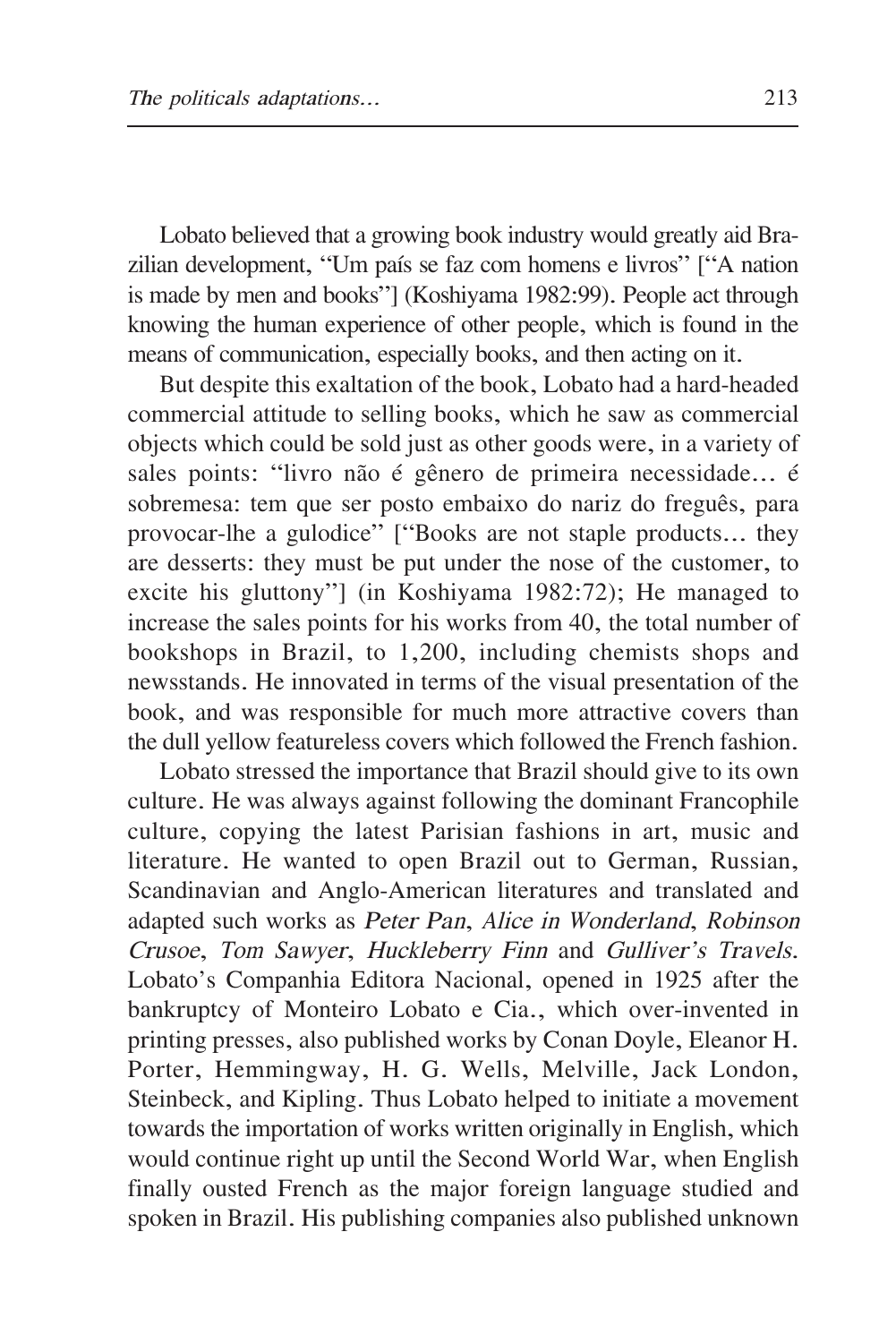authors, thus democratizing access to the publishing industry, as getting published had usually meant the need for influence of friends in high places or money.

In "Traduções" (Lobato 1964: 125-130) Lobato emphasizes the spiritual enrichment which translations, and not only translations from the French can provide, and mentions the scarcity of good translations from languages other than French. At the time he was writing very little had been translated into Brazilian Portuguese: Lobato mentions the lack of translations of Homer, Sophocles, Herodotus, Plutarch, Aeschylus, Shakespeare, Goethe, Schiller, Molière, Rabelais and Ibsen. The Brazilian reader needs light, air and new horizons, wide-open windows in his dark prison.

Lobato believed that Brazil should look to the interior, its own folklore and own traditional myths. But the interior of Brazil needed reawakening. Always the practical man, he encouraged vaccination campaigns and improvements in basic sanitary conditions. The government needed to stimulate investment in the interior, and the country people themselves suffer from indolence, characterized in his picture of the idle yokel, Jeca Tatu, who is in total contrast to the idealized rural figures found in the works of José de Alencar.

From 1927 to 1931 Lobato was commercial attaché for the Brazilian government in the <sup>U</sup>S and was greatly impressed by American economic organization and efficiency. He was a great fan of Henry Ford and visited <sup>D</sup>etroit. Such mass production could be used in the book industry. The way in which the <sup>U</sup>S had taken advantage of its mineral wealth, particularly iron ore, coal and oil, showed Lobato what Brazil might be capable of if the country took the correct steps, and developed its own oil industry, rather than leaving it at the mercy of the trusts, especially the Standard Oil Corporation. On his return from the <sup>U</sup>S, Lobato invested all his efforts and capital in oil prospecting in Brazil. However, these plans were foiled by the onset of the hardening of the Vargas dictatorship in 1937 and the advent of the hardline dictatorship of the <sup>E</sup>stado <sup>N</sup><sup>o</sup>v<sup>o</sup>, when all prospecting plans were centralized and placed under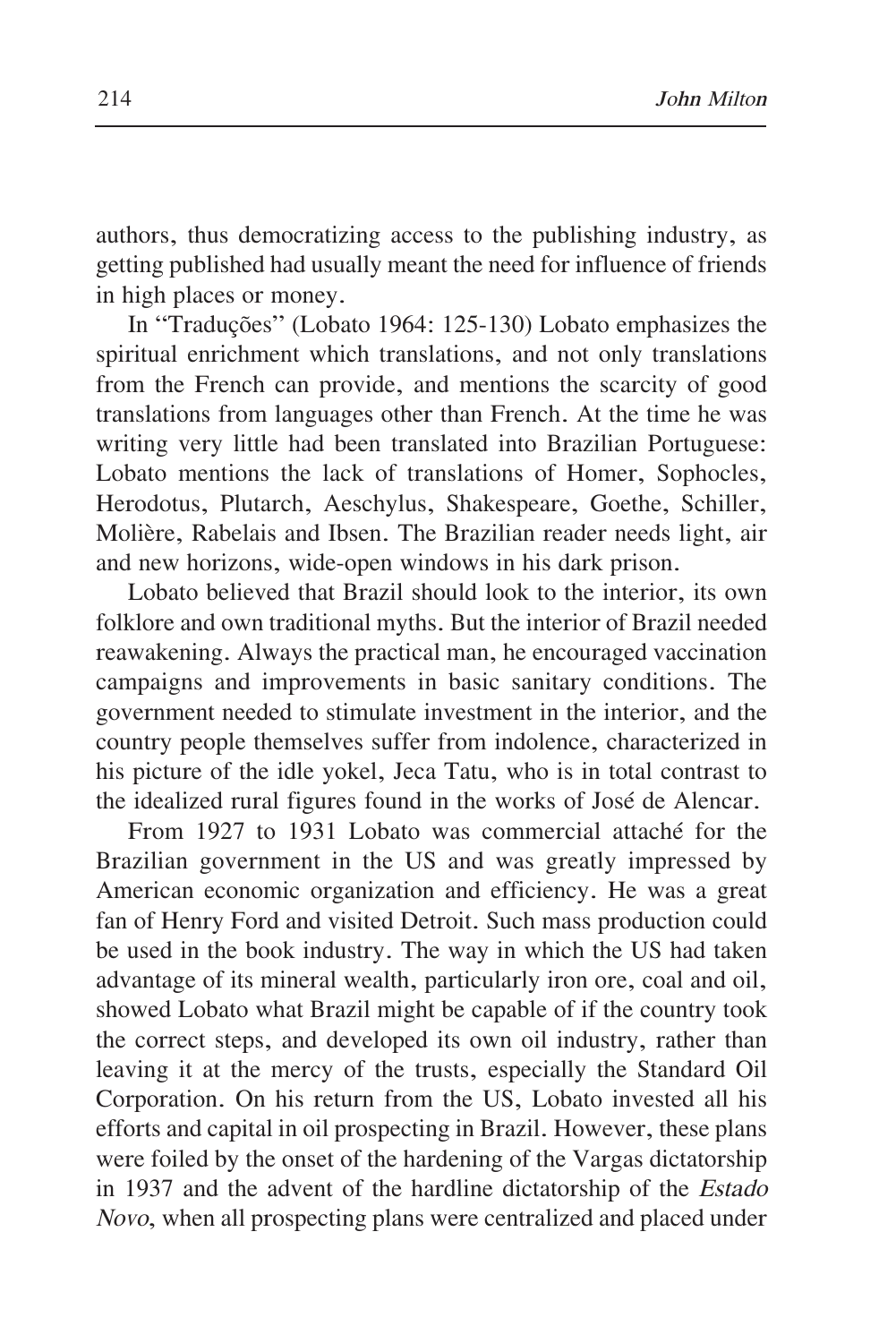the control of the government, and Lobato's financial losses were considerable.

All the children's literature which was available in Brazil when Lobato began writing was written in the Portuguese of Portugal, and the desire to provide stories his own and other Brazilian children could read stimulated Lobato to write texts for his own and all other Brazilian children. Lobato believed in developing the Brazilian language, and that after 400 years of subservience to Portugal, it was now time to definitively break away from Lisbon and develop a separate Brazilian language.

### Lobato's retellings and adaptations

In a 1921 letter he mentions his plans to produce a series of books for children "with more lightness and wit" (Vieira 2001:146) than the previously published stories organized by Jansen Muller, which he would rework and "improve". Lobato was puzzled by the language used in the Brazilian translations published by the Frenchowned house, Garnier, and remarked "Temos que refazer tudo isso - abrasileirar a linguagem" ["We must redo all of this – Brazilianize the language"] (Koshiyama 1982:88), and he recommended that the translator Godofredo Rangel took the liberty of improving the original where necessary. Thus Lobato's translation technique is one of adaptation, using a more simplified and colloquial language, which could immediately be understood by children, Lobato's target audience.

His adaptation of *Don Quijote*, *Don Quixote das Crianças*, clearly shows his adaptation technique: The naughty rag doll, Emília, Lobato's alter ego, prises a thick book off the shelf, a Portuguese translation of *Don Quijote*, which Dona Benta begins reading to her grandchildren and the dolls. However, they and <sup>D</sup>ona Benta herself find the literary style turgid. After hearing "lança em cabido, adarga antiga, galgo corridor" (Monteiro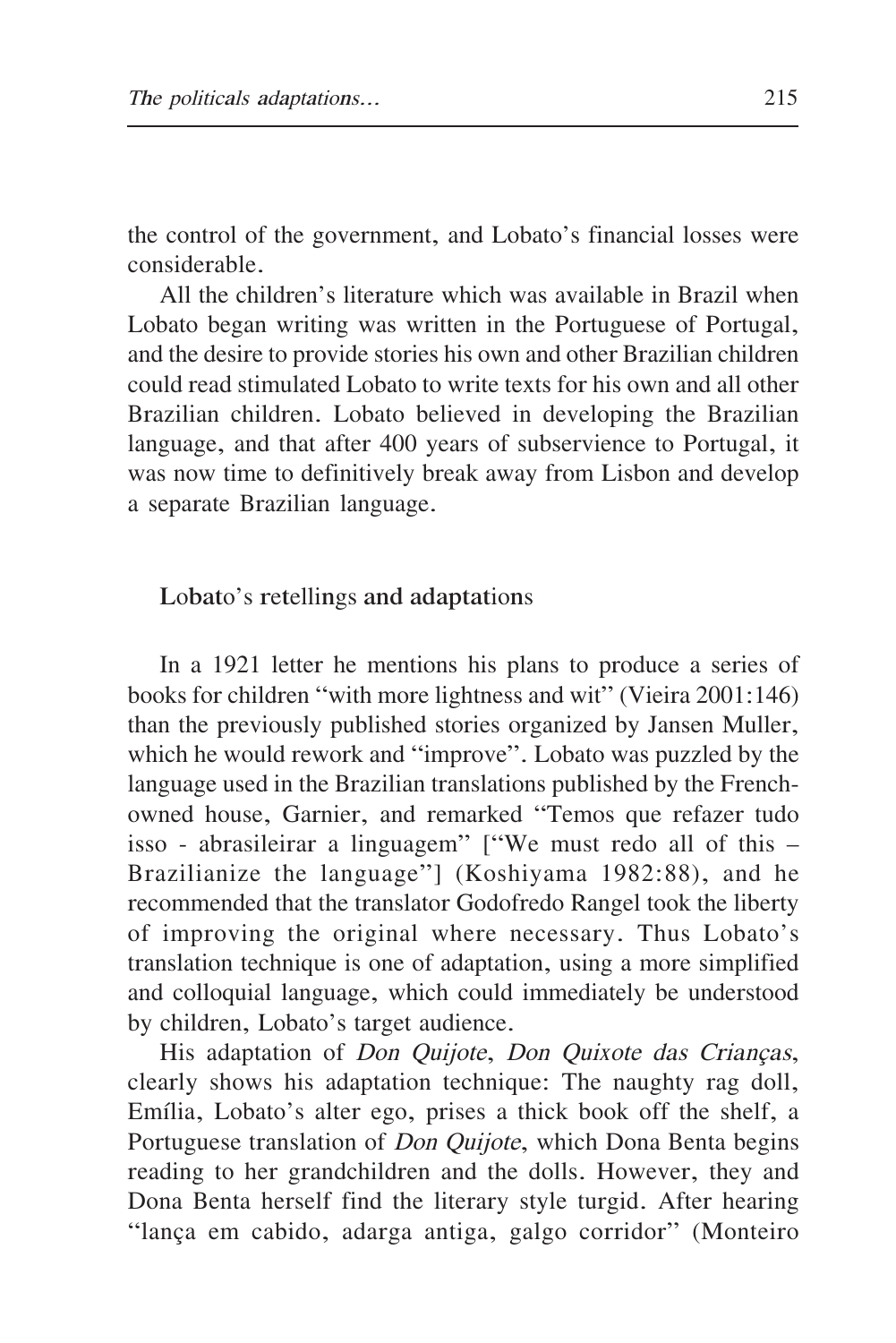Lobato 1957:16), Emília, who, like Lobato, is against everything which is old-fashioned and backward, fails to understand anything, loses interest and is ready to go off and play hide and seek. So, <sup>D</sup>ona Benta herself retells the story to the children. This retelling and adaptation also takes place in <sup>P</sup>ete<sup>r</sup> <sup>P</sup>an, La Fontaine's <sup>F</sup>ábula<sup>s</sup> (1969) and <sup>H</sup>istoria<sup>s</sup> de <sup>T</sup>i<sup>a</sup> <sup>N</sup>astási<sup>a</sup> (1968), while <sup>R</sup>obinson <sup>C</sup><sup>r</sup>usoe (1930), <sup>G</sup>ulliver'<sup>s</sup> <sup>T</sup>rav<sup>e</sup>ls (1937), <sup>A</sup>lice no <sup>P</sup>aís <sup>d</sup>a<sup>s</sup> <sup>M</sup>aravilha<sup>s</sup> [Alice in Wonderland] and Alice no País do Espelho [Alice through <sup>t</sup>he <sup>L</sup>ooking <sup>G</sup>lass] are adapted with no interventions. <sup>N</sup>ear the end of <sup>D</sup>. Quixot<sup>e</sup> <sup>d</sup>a<sup>s</sup> <sup>C</sup>rianças, Pedrinho asks whether his grandmother <sup>D</sup>ona Benta is telling all the story or just parts, and <sup>D</sup>ona Benta replies that only mature people should attempt to read the whole work, and that only what will entertain children's imagination should be included in such versions (Monteiro Lobato 1957:152). "Literary" qualities have no place in a work for children, whose imaginations should be stimulated by fluent, easy language. In a 1943 letter, Lobato describes the difficulties he had to

extirpar a "literatura" de meus livros infantis. A cada revisão nova mato, como quem mata pulgas, todas as literaturas que ainda as estragam. O último submetido a tratamento foram <sup>A</sup><sup>s</sup> <sup>F</sup>ábulas. Como achei pedante e requintado! <sup>D</sup>e lá raspei quase um quilo de "literatura" e mesmo assim ficou alguma... (Abramovich 1982:152)

[get rid of the "literature" in my children's books. With each revision, I kill, just like someone who is killing fleas, all the literatures which are spoiling them. The last one I did was Aesop's <sup>F</sup>ables. How pedantic and sophisticated it was. I managed to shave off almost a kilo of "literature", but there was still some left...]

In <sup>P</sup>ete<sup>r</sup> <sup>P</sup>a<sup>n</sup> and <sup>D</sup>. Quixot<sup>e</sup> <sup>d</sup>a<sup>s</sup> <sup>C</sup>riança<sup>s</sup> this intimate contact with the story is emphasized through the interaction the listeners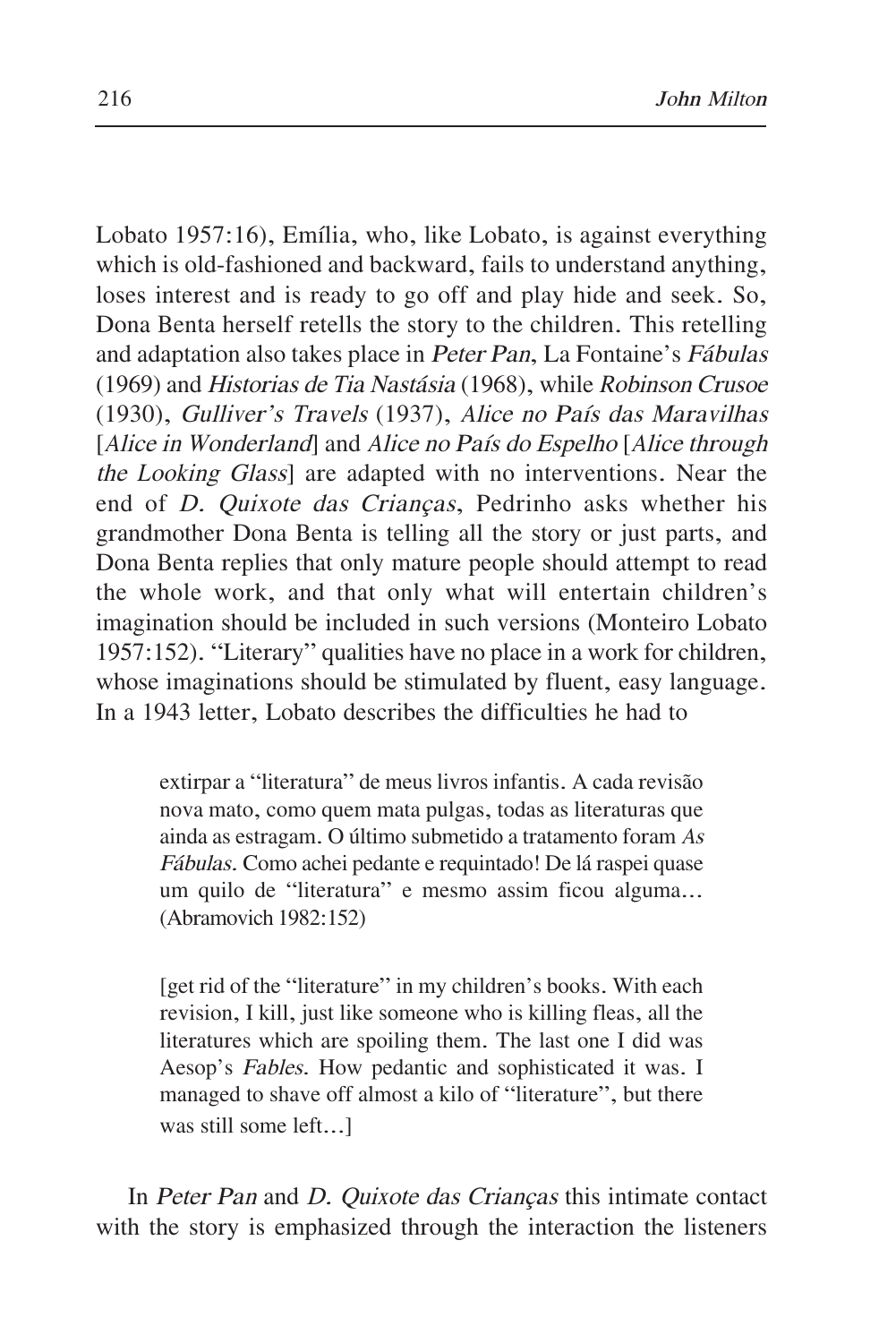have with the story and the characters. Lobato uses the technique of Sherazade, with <sup>D</sup>ona Benta interrupting the story every night at nine o'clock, bedtime, and promising more entertainment for the next evening. The listeners get caught up with the stories: In <sup>P</sup>ete<sup>r</sup> <sup>P</sup>an, Emília makes a hook to put on her hand. In <sup>D</sup>. Quixot<sup>e</sup> <sup>d</sup>a<sup>s</sup> <sup>C</sup>rianças, she dresses up as <sup>D</sup>on Quijote, and attacks the hens and the cook, saying she is the giant Freston; Pedrinho, Lobato's other alter ego, gets involved in books in the same way as <sup>D</sup>on Quijote does. After reading the history of Charlemagne, he says that Roldon became incarnated in him as he got an old sword, went to the corn plantation, and, thinking the corn plants are 300,000 moors, cut them all down (Monteiro Lobato 1957: 94-95).

Lobato's work is overtly didactic as he is always placing his pet themes in the middle of the story. One of the most prominent is that of expanding the book market in Brazil. At the beginning of <sup>P</sup>ete<sup>r</sup> <sup>P</sup>an, the children, Pedrinho and <sup>N</sup>arizinho, and the doll, Emília, having heard about Peter Pan in As Reinações de Narizinho [The <sup>R</sup>eign<sup>s</sup> of <sup>N</sup>arizinho] , ask their grandmother, <sup>D</sup>ona Benta, who Peter Pan is. As <sup>D</sup>ona Benta doesn't know, she writes to a bookshop in São Paulo, who send her Barrie's work in English. Lobato thus inserts an advertisement for mail orders for book shops, and then <sup>D</sup>ona Benta retells the story to the children and dolls in Portuguese, thus re-enacting in the book the situation of an oral retelling. Pedrinho has also inherited Lobato's entrepreneurial spirit as he intends to set up a toy factory when he grows up, and market a variety of dolls, including copies of those at the Sítio do Picapau Amarelo (Monteiro Lobato 1957: 12).

Lobato introduces vocabulary extension exercises as <sup>D</sup>ona Benta explains "pigmento (Monteiro Lobato 1971: 22), cinegética [related to hunting] (Monteiro Lobato 1971: 60), "excêntrico" (85), the use of "líquido" in "uma questão líquida" (Monteiro Lobato 1971: 59), and "interpolada" (Monteiro Lobato 1957: 190), References to Marie Antoinette (Monteiro Lobato 1971:30), the etymology of the name of Captain Hook's ship, "Hiena dos Mares" ["Hyena of the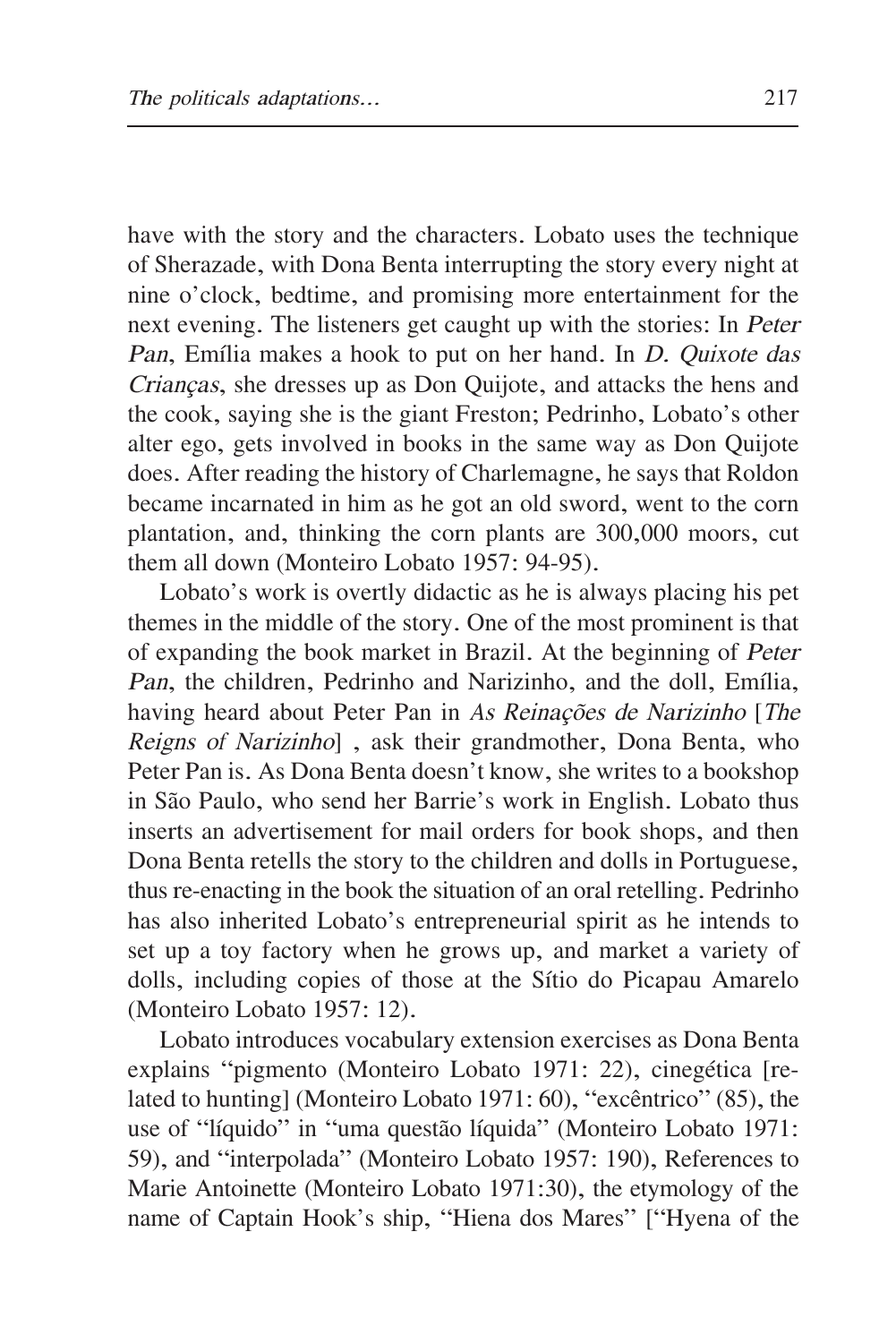Seas"] (Monteiro Lobato 1971: 75), the background to Cervantes writing <sup>D</sup>on Monteiro Lobato 1957: 100), the explanation of stalactites and stalagmites (Monteiro Lobato 1971: 59), the different formats of books: folio, in octavo etc. (Monteiro Lobato 1957: 152-3), also broaden the general knowledge of the reader.

In <sup>A</sup>ventura<sup>s</sup> de <sup>H</sup>an<sup>s</sup> <sup>S</sup>taden, a retelling of one of the early adventurers in Brazil he uses the same technique, with <sup>D</sup>ona Benta explaining nautical terms like "zarpar" ["weigh anchor"] (Monteiro Lobato 1954: 13-14), historical features such as the war between Spain and France in the  $16<sup>th</sup>$  century (Monteiro Lobato 1954: 14), the different types of miles (Monteiro Lobato 1954: 18), the meaning of "epopéia" ["epopee"]. <sup>D</sup>ona Benta always tries to open up the horizons of her grandchildren, encouraging them to read <sup>D</sup>arwin's <sup>T</sup>he <sup>V</sup><sup>o</sup>y<sup>a</sup>ge of <sup>t</sup>he <sup>B</sup>eagl<sup>e</sup> and openly discussing the anthrophagy of the various Indian tribes in Brazil. Indeed, Hans Staden spends such a large amount of time waiting to be eaten that it would be difficult to avoid this theme!

<sup>N</sup>arizinho says she enjoys <sup>P</sup>ete<sup>r</sup> <sup>P</sup>a<sup>n</sup> because it is a modern story, funnier and so different from the traditional stories of Grimm, Andersen, Perrault, with their never-ending succession of kings, queens, princes, princesses and fairies, thus reflecting Lobato's attempts to renovate Brazilian children's literature (Monteiro Lobato 1971: 28). <sup>H</sup>istória<sup>s</sup> de <sup>T</sup>i<sup>a</sup> <sup>N</sup>astáci<sup>a</sup> contains a selection of such traditional folk tales retold by Tia <sup>N</sup>astácia, the black cook, who is semi-literate, superstitious, religious, and somewhat looked down upon by Lobato as a representative of the Jeca Tatu indolent backward Brazilian mentality. After <sup>P</sup>ete<sup>r</sup> <sup>P</sup>an, Emília is more demanding and also dislikes those tales with princes and magical transformations. The tales are a mixture of traditional Portuguese folk tales, traditional Brazilian animal fables, often based on those of La Fontaine, which were collected by Silvio Romero from the <sup>N</sup>ortheast of Brazil. Many of them reflect the conservative Jeca Tatu mentality, with <sup>D</sup>ona Benta telling us that they have been passed down uncritically from generation to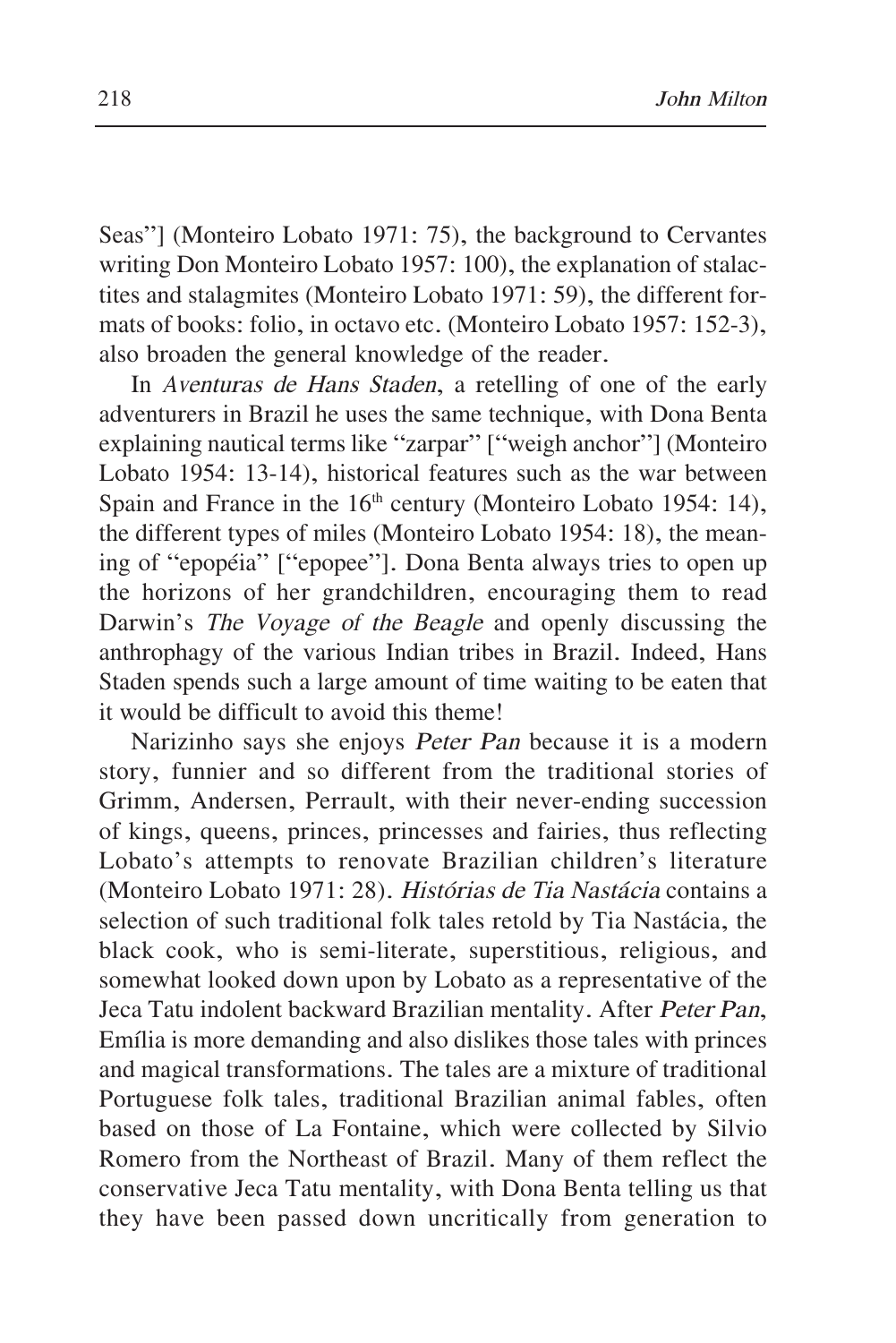generation, usually by people who are illiterate. Only those who can read "e lê bons livros, é que se põe de acordo com os progressos que as ciências trouxeram ao mundo [and read good books can keep up-to-date with the progress that the sciences have brought to the world] (Lobato 1968: 81). After the first tale Emília turns her nose up and says "Essas histórias folclóricas sáo bastante bobas [...] Por isso náo sou "democrática"! Acho o povo muito idiota... [These folk tales are silly […] That's why I'm not "democratic"! I think the people are pretty stupid…] (Lobato 1968: 16). <sup>N</sup>arizinho also says that she has become much more demanding since she read <sup>P</sup>ete<sup>r</sup> <sup>P</sup>an. By contrast, Pedrinho, the future intellectual, takes a detached anthropological view, stating that the stories are good in order to study the mentality of the Brazilian people. Indeed, Pedrinho has already begun to read <sup>D</sup>arwin, talking about the survival of the fittest (Lobato 1968: 95).

This kind of liberal education is encouraged by <sup>D</sup>ona Benta, who takes no notice of Tia <sup>N</sup>astácia's criticism that the children are "ficando os maiores hereges deste mundo. Chegam até a defender o canhoto, credo!..." ("becoming the worst heretics in the world. They even defend the <sup>D</sup>evil!") after a story called "O Bom <sup>D</sup>iabo" ("The Good <sup>D</sup>evil"). <sup>D</sup>ona Benta shrugs this remark off, "[...] se você conta mais três histórias de diabo como essa, até eu sou capaz de dar um viva ao canhoto" ("[...] if you tell another three stories about the devil like this one, I might even cheer him!") (Lobato 1968: 73).

### Lobato and Politics

Lobato was no friend of the <sup>E</sup>stado <sup>N</sup><sup>o</sup>v<sup>o</sup> nationalist government of Getúlio Vargas, who despised him for his internationalism, his constant negative comparisons of Brazil to the <sup>U</sup>S and the <sup>U</sup>K, his atheism, and his continual meddling. In March 1941 Lobato was accused of sending an insulting letter to dictator Getúlio Vargas,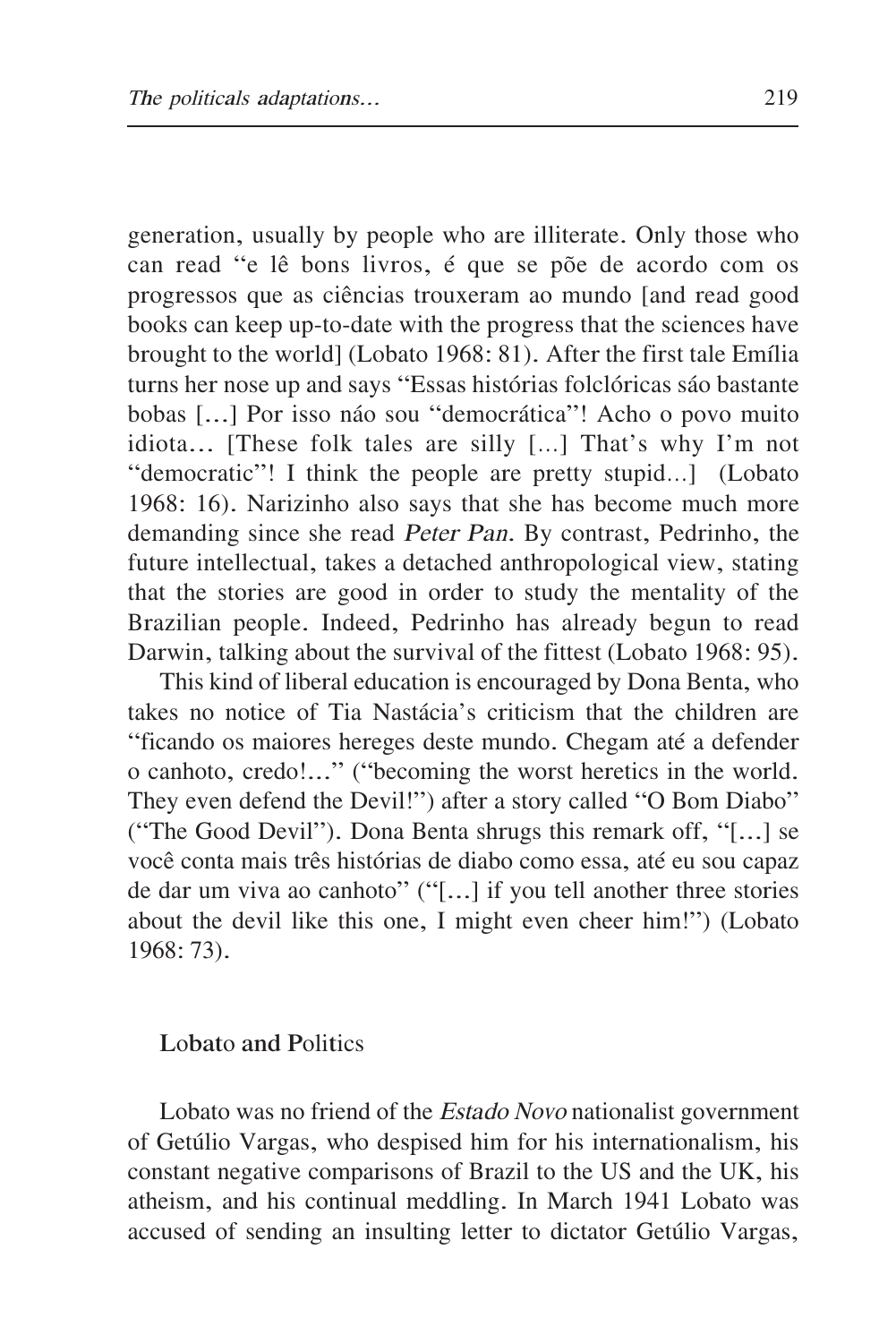the President of the Republic, and General Gois Monteiro, and was imprisoned for six months, of which he served three, despite considerable protest from intellectuals against his imprisonment.

Lobato's <sup>P</sup>ete<sup>r</sup> <sup>P</sup>a<sup>n</sup> suffered considerable political problems. In June 1941, a São Paulo state public prosecutor, <sup>D</sup>r. Clóvis Kruel de Morais, reported to the Tribunal de Segurança <sup>N</sup>acional in favour of prohibiting the distribution of <sup>P</sup>ete<sup>r</sup> <sup>P</sup>a<sup>n</sup> as it would give children the wrong opinion of the government of Brazil and gave an impression that Brazil was an inferior country to Britain.

When the narrator, <sup>D</sup>ona Benta, compares Brazilian children to English children, she says that, unlike Brazilian children, all English children have a special room of their own, a nursery, which will be full of toys, have special furniture and wallpaper. By contrast, the room of the Brazilian child will be "um quarto qualquer e por isso não tem nome especial" (Monteiro Lobato 1971: 59), thus demonstrating the inferiority of living conditions of Brazilian children. Likewise, he compares heating systems. In forward-looking cold countries all houses have central heating, and not an open hearth. Although central heating is not needed in most parts of Brazil, it is clearly one of the "países atrasados" (Monteiro Lobato 1971: 59- 60).

A further passage in which Lobato betrays Brazil is when Emília asks whether English children play with a "boi de xuxu", a toy animal made by sticking pieces of wood into a vegetable, common in country areas in Brazil where children had to improvise toys out of odds and ends. One of the main characters of Lobato's children's stories is the doll Visconde, who is made from an old shuck of corn (Monteiro Lobato 1971: 12). <sup>D</sup>ona Benta replies that English children are very spoilt and are given the toys they want, and that they are not incredibly expensive, as they are in Brazil. High-quality German toys made in <sup>N</sup>uremberg are also praised. Whereas, in Brazil, the toy industry is only just beginning. Of course, here, as in the section quoted, Lobato is inserting his opinions against the economic protectionism of Getúlio Vargas' <sup>E</sup>stado <sup>N</sup><sup>o</sup>v<sup>o</sup> government.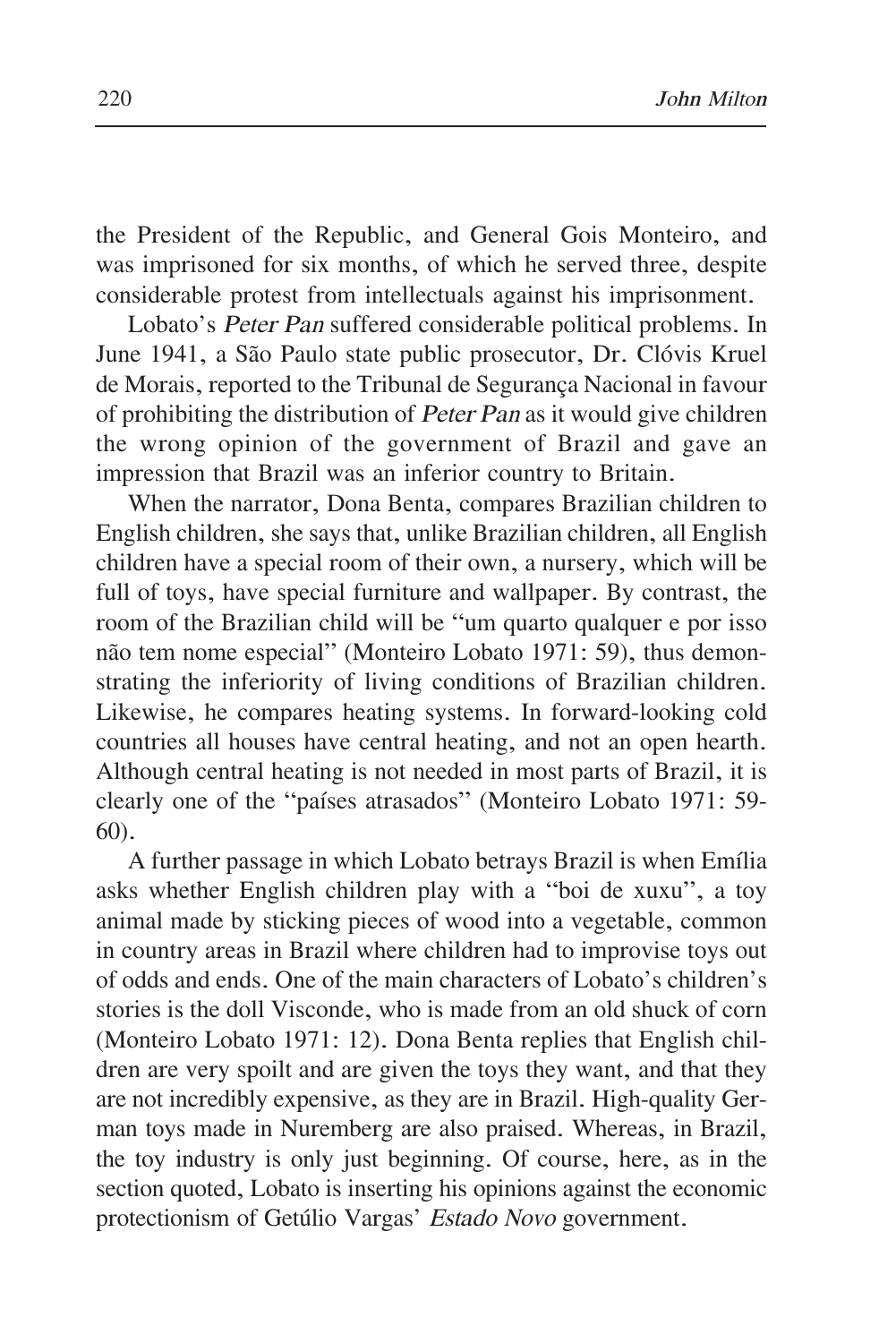Another report for the Tribunal de Segurança <sup>N</sup>acional [National Security Tribunal], made by Tupy Caldas, accused Lobato's works of being excessively materialistic, and lacking any kind of spiritualism, and recommended they should be banned as they were dangerous to the national educational programme as they failed to contribute to the formation of a "juventude patriótica, continuadora da tradição cristã, unificadora da Pátria" [patriotic youth, continuing the Christian tradition, and unifying the motherland"]. Vargas himself, aware of the possible role which books could play, underlined this very danger:

Todo e qualquer escrito capaz de desvirtuar esse programa é perigoso para o futuro da nacionalidade. O nosso mal até aquifoi justamente dar liberdade excessiva aos escritores, quando é o livro o mais forte veículo de educação. (in Carneiro 1997: 76)

[All written matter which may pervert this programme is dangerous for the future of the nationality. Our problem until now has been that we have given excessive freedom to our writers, when the book is the most powerful means of education.]

Both Peter Pan and <sup>D</sup>on Quijote can be seen as anarchic figures, failing to respect authority. Pedrinho says of <sup>D</sup>on Quijote: "- O que eu gosto em D. Quixote - observou Pedrinho, é que êle não respeita cara. Mêdo não é com ele. Seja clérigo, seja moinho de vento, seja arrieiro, êle vai de lança e espada em cima, como se fôssem carneiros." [What I like in <sup>D</sup>on Quixote is that he doesn't respect anybody. He's not one to be afraid. Whether it's a priest, a windmill, or a mule-driver, he goes at them with his lance and spear as if they are sheep."] (Monteiro Lobato 1957: 91).

On many other occasions Lobato in his adaptations Lobato makes implicit criticism of the corrupt Brazilian political system, and the excessive powers of the large <sup>l</sup>atifundiários, the coronéis. Pedrinho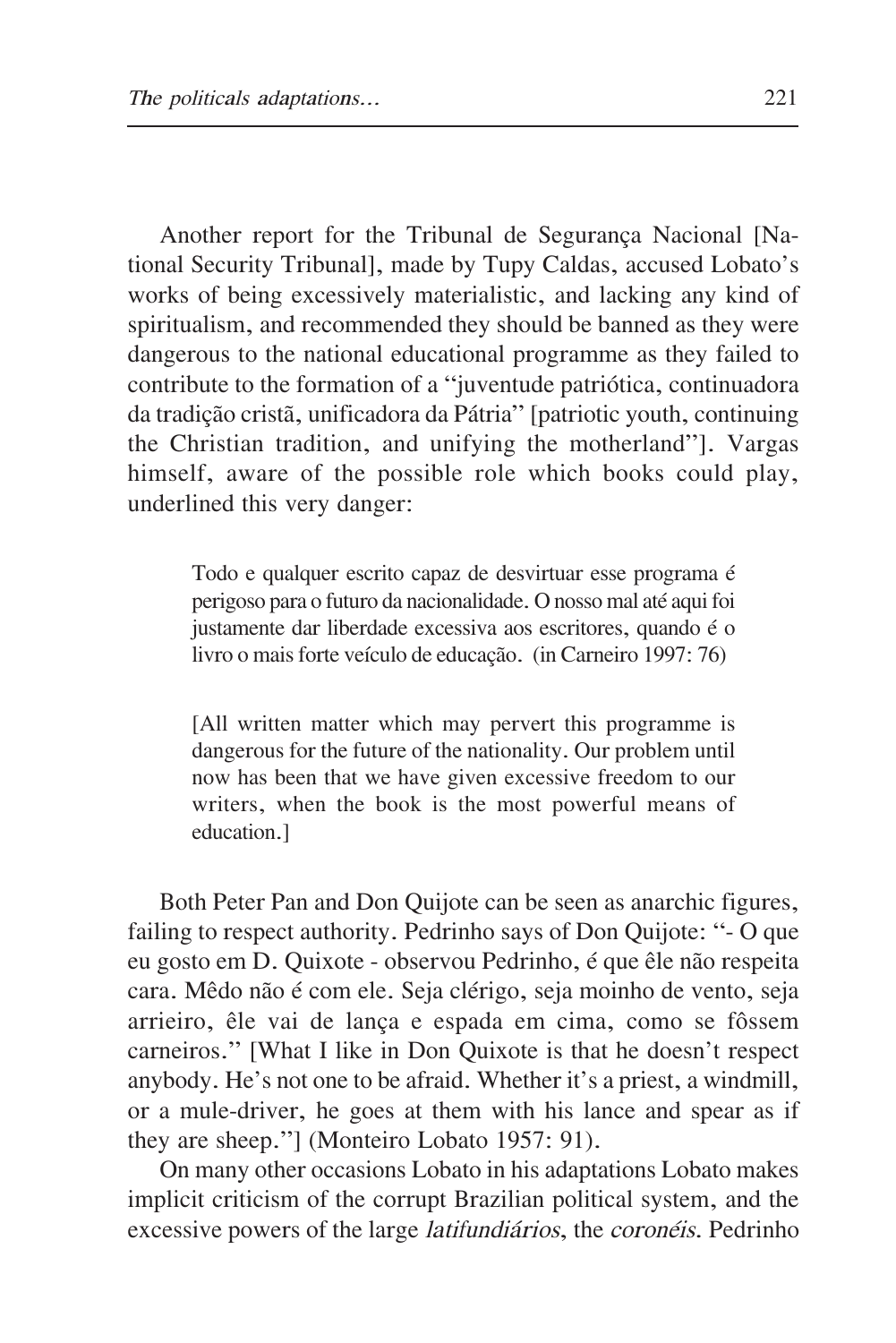is surprised to find that there were *coroneis* in the  $16<sup>th</sup>$  century, and <sup>D</sup>ona Benta replies that there were fewer than nowadays "e melhores, como esse Tomé de Sousa, que foi um benemérito" ["and better, like this Tomé de Sousa, who was a worthy man"] (Monteiro Lobato 1954: 56). She also questions the orthodox view of history: replying to Pedrinho`s question of why the Spanish and Portuguese conquistadore<sup>s</sup> are seen as great and glorious heroes, she emphasizes that it is they themselves who have written history (Monteiro Lobato 1954: 74).

In his adaptations of La Fontaine's Fables, <sup>F</sup>ábulas, lack of social justice can be clearly seen. In "Os animais e o peste" ("The Animals and the Plague"). the only animal to be punished and sent to its death is the ass, who is judged to have committed the worst crime of all, "[...] não pode haver crime maior do que furtar a sacratíssima couve do senhor vigário" "([…] there can't be anything worse than stealing the very sacred cabbage of the vicar") (Monteiro Lobato 1969: 92). After each of the tales, the children make comments and judgments. In "A Mosca e a Formiguinha" ("The Fly and the Ant"), Visconde, the professor-like doll, made form a corn shuck, comments: "[...] Mas muitas vezes um planta e quem colhe é o outro..." ("[...] But often one person plants and another harvests") ( Monteiro Lobato 1969: 100). In "O Lobo e o Cordeiro" ("The Wolf and the Lamb"), La Fontaine's most famous tale, in which the lamb, through fear, can never contradict the wolf, <sup>D</sup>ona Benta explains that the fable "[...] revela a essência do mundo. O forte tem sempre razão. Contra a força não há argumentos" ("reveals the essence of the world. The one who is strong is always right. There are no arguments against force") (Monteiro Lobato 1969: 138). And in "O Cavalo e o Burro" ("The Horse and the Ass") she teaches the meaning of the word "solidaridade" ("solidarity") (Monteiro Lobato 1969: 141).

Lobato's anti-clericalism was not surprisingly unpopular with the right-wing of the Catholic Church, whose views can be seen in Padre Sales Brasil's <sup>A</sup> <sup>L</sup>iteratur<sup>a</sup> <sup>I</sup>nfantil de <sup>M</sup>onteir<sup>o</sup> <sup>L</sup>obat<sup>o</sup> ou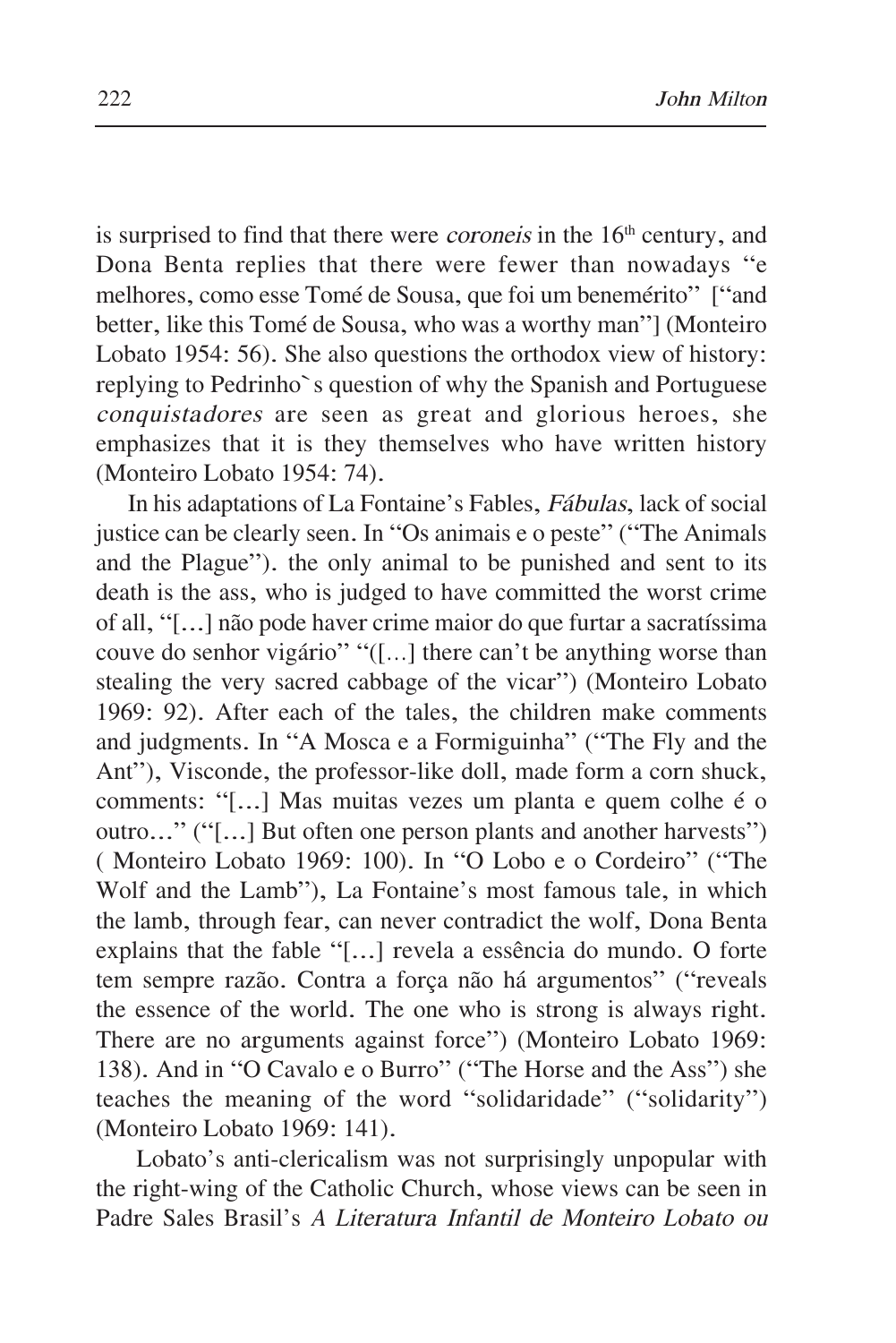<sup>C</sup>omunism<sup>o</sup> <sup>p</sup>ar<sup>a</sup> <sup>C</sup>riança<sup>s</sup> [The <sup>C</sup>hildren'<sup>s</sup> <sup>L</sup>iteratur<sup>e</sup> of <sup>M</sup>onteir<sup>o</sup> Lobato or Communism for Children] in which he accused Lobato of encouraging the Communist revolution, bad manners within the family, atheism, and rebellion against the right to private property.

As a result of the instructions given by the Tribunal de Segurança <sup>N</sup>acional, the São Paulo <sup>D</sup>epartment of Social and Political Order (DEOPS) apprehended and confiscated all the copies of <sup>P</sup>ete<sup>r</sup> <sup>P</sup>a<sup>n</sup> it could find in the state of São Paulo.

Another factor which contributed to Lobato's imprisonment was the interview he gave to the BBC London in 1940 or 1941, in which he emphasizes the indebtedness of Brazil to England. " <sup>N</sup>o Brasil veneramos de coração a Inglaterra porque desde os começos da nossa historia vimo-la interessar-se por nós e cooperar para o nosso desenvolvimento" ["In Brazil we venerate England in our hearts as from the beginning of our history we have seen that England has been interested in Brazil and has cooperated in our development" (Monteiro Lobato 1951:173). Britain gave Brazil its railways, ports, its development capital, a parliamentary model during the reign of <sup>D</sup>om Pedro II, civil liberties, habeas corpus, and leading figures such as Zacarias de Goes, Cotegipe, Barão de Rio Branco , Saraiva and Paranaguá, and especially the leading jurist and orator, Ruy Barbosa, were all anglophiles. "A palavra "inglês" sempre foi, e contua sendo, um sinónimo de solidez, lealidade e resistência a novidades mal cosidas" ("The word "English" has always been, and still is, a synonym of solidity, loyalty and resistance to badly thought out novelties (Monteiro Lobato 1951:175). And Lobato remarks that that all these qualities of calm and resistance, depicted in Kipling's " If…", which had recently attracted considerable attention and a number of translations in Brazil, were now necessary for England in the Second World War. It is implicit that, in the same way that the <sup>N</sup>azis have threatened these great English values, Vargas' Estado <sup>N</sup>ovo dictatorship has resulted in the loss of such values in Brazil: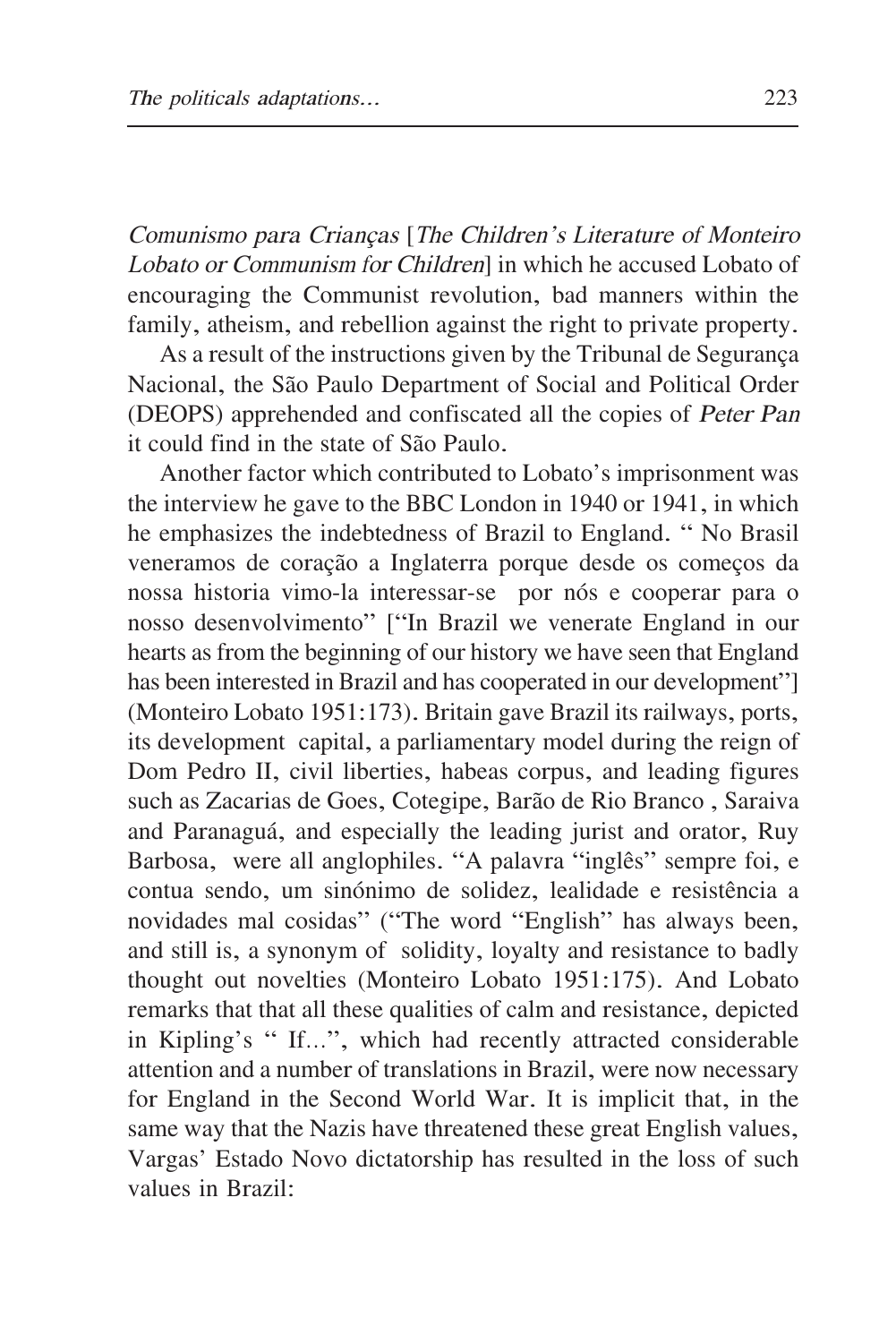…a humanidade tonteia diante do surto dos valores da violência (…) O justo passa a injusto, o certo é o errado e o errado o certo; o bom é o mau e o mau é o bom; o pensamento livre é o crime e a delação é a virtude; a história é falseada nas escolas para que também se torne instrumento dessa obra de inversã<sup>o</sup> de todo (sic) <sup>o</sup><sup>s</sup> <sup>v</sup><sup>a</sup>lores.

…humanity is shaken at the rapid increase of violent values (...) The just becomes unjust, the right is wrong, and the wrong is right; the good is bad and the bad is good; free thought is a crime, and denunciation is a virtue; history isfalsified in schools so that it also becomes an instrument of *inverting all values*" (Lobato 1951: 175-6).

But though England may be at war, and though threatened by the concentration camp, it has managed to plant "a arvore da dignidade humana" ("the tree of human dignity") (Monteiro Lobato 1951: 176) in the <sup>U</sup>SA, Canada, Australia, <sup>N</sup>ew Zealand and South Africa.

## Lobato and Anthropophagy

In Lobato's adaptations we see a very important way in which a developing nation like Brazil will use original works from the First World. Lobato adapts the original stories, he changes the original emphasis; in *D. Quixote das Crianças* he "translates" the original difficult Portuguese into a much simpler and more readable language. Today, he says "usamos a linguagem a mais simplificada possível, como a de Machado de Assis, que é o nosso grande mestre" ["we use the most simplified language possible, like that of Machado de Assis, our great master]. By contrast, Portuguese classical writers used a much richer language and more complex constructions (Monteiro Lobato 1957: 190-1). In <sup>P</sup>ete<sup>r</sup> <sup>P</sup>a<sup>n</sup> Lobato makes comparisons with the Brazilian reality, as, for example,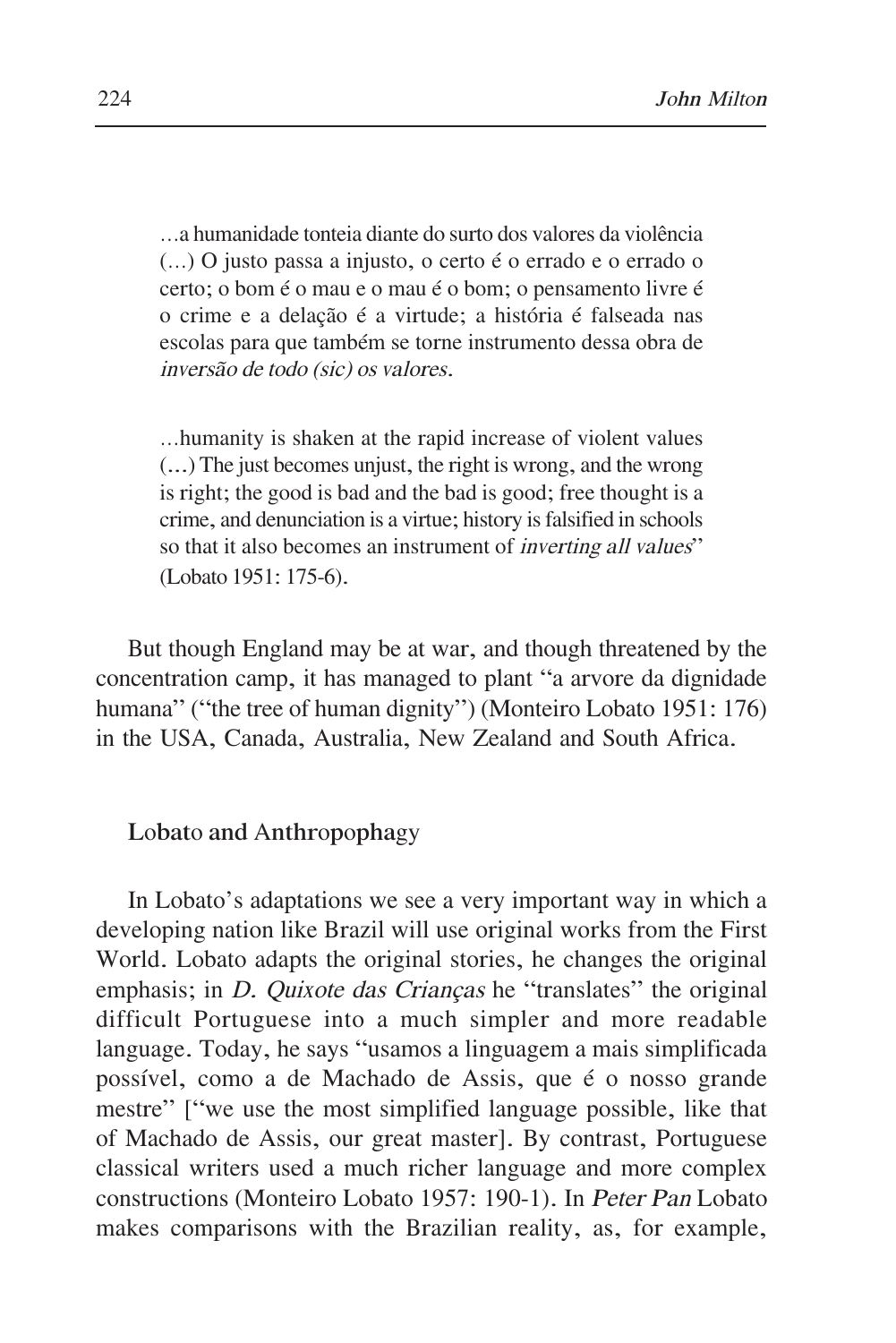when the <sup>N</sup>orth American redskins are compared to Brazilian Indians and comparing them to the <sup>c</sup>aboclo<sup>s</sup> (half-Indians).

In 1928 Oswald de Andrade published the <sup>M</sup>anifest<sup>o</sup> <sup>A</sup>ntropofágico, in which he presented the image of the Brazilian cannibal, who would "devour" the enemy, so he could take over his soul. Thus the Brazilian writer, like the cannibal, would not take in the foreign influence in a passive way, but rather by transforming it into something new. The original will be actively swallowed and reproduced in a different form.

Adriana Vieira compares Lobato's "anthropophagy" to that of Haroldo and Augusto de Campos (Vieira 2001: 153). Though Lobato is adapting popular literature within a commercial setting, and the Campos brothers are translating much more erudite non-commercial literature, Vieira believes that both Lobato and the Campos brothers use the original text in an anthropophagic way, adapting the original and putting their own characteristic Brazilian mark on it.

# Conclusion

In *Translation in a Postcolonial Context* and "Translation and Political Engagement", Maria Tymoczko, based on her experience of studying translations and adaptations of the Old Irish legends of Cú Chulainn, describes different ways in which translation can be used for political ends. She emphasizes the way in which these legends were manipulated by Standish O'Grady and Lady Gregory, who cut scatological material and made Cú Chulainn conform more to Victorian ideal of the medieval knight. These versions, which popularized traditional Irish myths, provided a sense of a national culture and history at the time of the independence movement, existed alongside more scholarly versions, which emphasized the academic importance of Cú Chulainn legend.

Similar manipulations can be seen in Lobato's adaptations of Peter Pan, Don Quijote and in his retellings of traditional tales in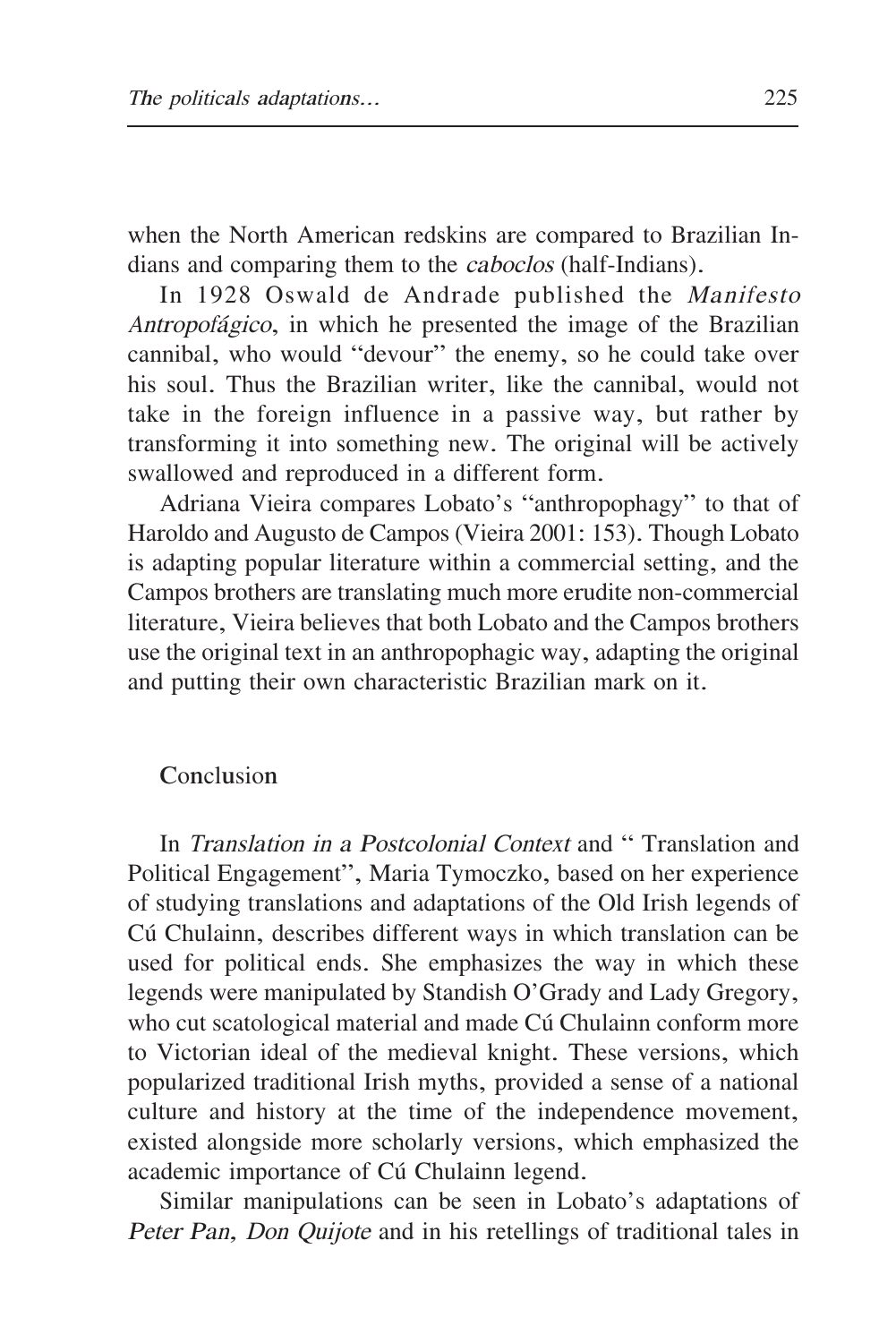<sup>F</sup>ábula<sup>s</sup> and <sup>H</sup>istória<sup>s</sup> de <sup>T</sup>i<sup>a</sup> <sup>N</sup>astási<sup>a</sup> where he inserts his own opinions on education, writing for children, and the economic and political ills of Brazil. Another important point, mentioned by Tymoczko, is that certain texts are chosen with political goals in view (Tymoczko 2000: 41-42). Both <sup>D</sup>on Quijote and Peter Pan can be seen as anarchic figures, who rebel against what is expected of them in society. And the comments of the ideal teacher and educator, <sup>D</sup>ona Benta, leave us in no doubt as to Lobato's severe critique of the clergy, the traditional landowning classes in Brazil and political corruption.

## References

ABRAMOVICH, Fanny (1982). "Lobato de Todos <sup>N</sup>ós". In Paulo <sup>D</sup>antas (ed.) <sup>V</sup><sup>o</sup>ze<sup>s</sup> do <sup>T</sup>empo <sup>d</sup><sup>e</sup> Lobato. São Paulo: Traço, pp. 145-157.

BRASIL, (Pe.) Sales (1957). A Literatur<sup>a</sup> Infantil <sup>d</sup><sup>e</sup> Monteir<sup>o</sup> Lobato ou <sup>C</sup>omunism<sup>o</sup> <sup>p</sup>ar<sup>a</sup> <sup>C</sup>rianças. Bahia: Aguiar & Souza.

CARNEIRO, Maria Luiza Tucci (1997). Livro<sup>s</sup> <sup>P</sup>roibido<sup>s</sup>, Idéia<sup>s</sup> <sup>M</sup>alditas: <sup>O</sup> <sup>D</sup>eop<sup>s</sup> <sup>e</sup> <sup>a</sup><sup>s</sup> Minoria<sup>s</sup> <sup>S</sup>ilenciadas. São Paulo: Estação Liberdade.

CARVALHEIRO, Edgard (1982). "Lobato entre a Cruz e a espada: <sup>D</sup>efesa do seu Amigo e Biográfo". In Paulo <sup>D</sup>antas (ed.) <sup>V</sup><sup>o</sup>ze<sup>s</sup> do <sup>T</sup>empo <sup>d</sup><sup>e</sup> Lobato. São Paulo: Traço, pp. 207-213.

KOSHIYAMA, Alice Mitika (1982). Monteir<sup>o</sup> Lobato: Intelectual, <sup>E</sup>mpresário, <sup>E</sup>ditor. São Paulo: Queiroz.

LANDERS, Vasda Bonafini (1982). <sup>D</sup><sup>e</sup> <sup>J</sup>ec<sup>a</sup> <sup>a</sup> <sup>M</sup>acunaíma: Monteir<sup>o</sup> Lobato <sup>e</sup> <sup>o</sup> Modernismo. Rio de Janeiro: Civilização Brasileira.